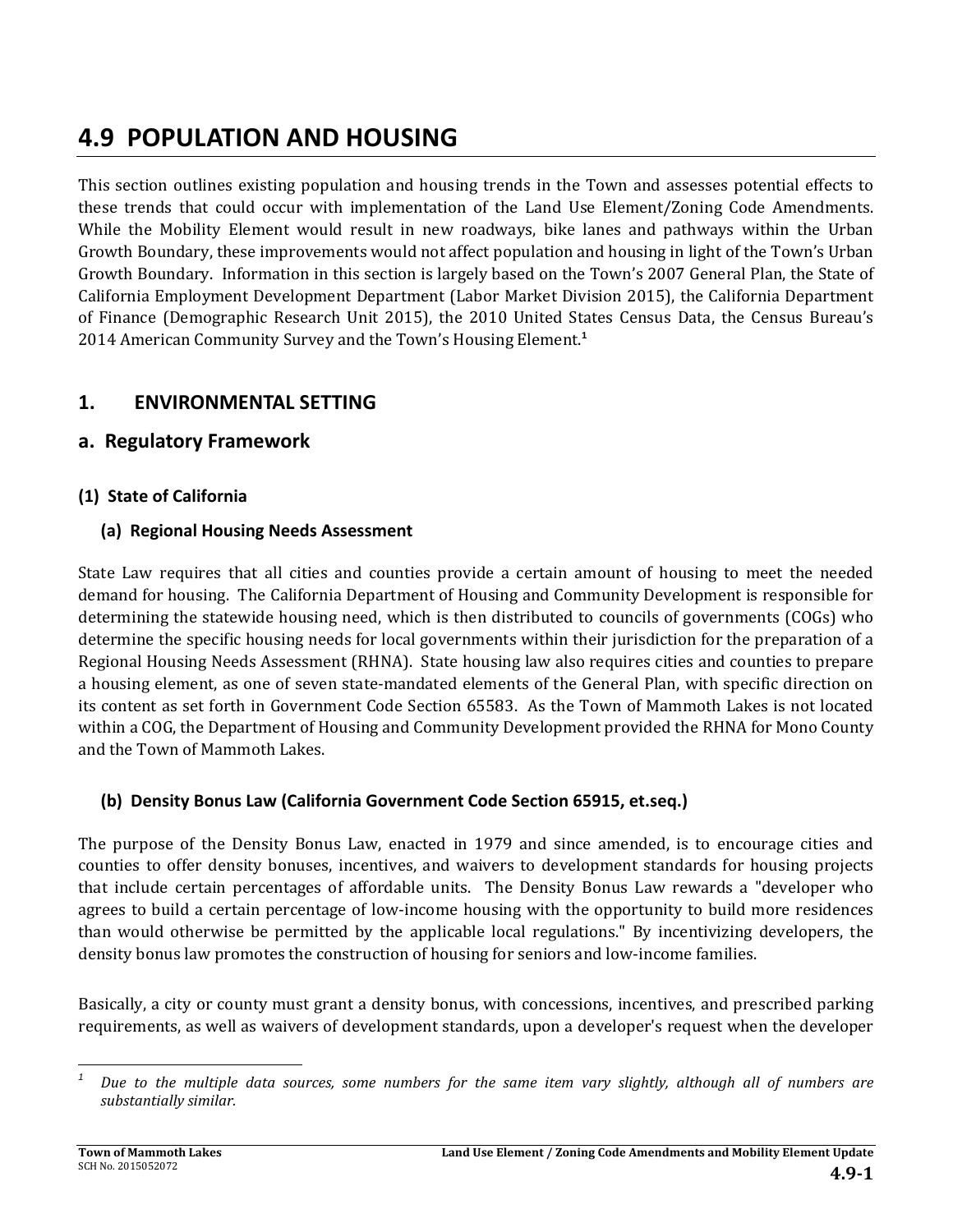includes a certain percentage of affordable housing in a housing development project. The size of the increase in density is tied by criteria in the law to the percentage of units in a project that is affordable, and the household income level accommodated (low-income, very low income, or moderate income).

Assembly Bill (AB) 2222, approved by Governor Brown on September 27, 2014, amends the Density Bonus Law. The most notable change to the law is a requirement that developers replace all of a property's preexisting affordable units in order to become eligible for the bonuses provided under this law. AB 2222 prohibits an applicant from receiving a density bonus (and related incentives and waivers) unless the proposed housing development would at a minimum, maintain the number and proportion of affordable housing units within the proposed development, including affordable dwelling units that have been vacated or demolished in the five-year period preceding the application.

### **(2) Town of Mammoth Lakes**

### **(a) Housing Element: 2014‐2019**

The Town of Mammoth Lakes regularly updates the Housing Element pursuant to state law. The most recent update cycle, Housing Element  $2014 - 2019$ , was adopted June 18, 2014. The Housing Element addresses the RHNA and housing policies for the five year period that ends in 2019.

The RHNA, which was established by the California Department of Housing and Community Development (HCD), provides a housing allocation to meet the assessed needs, as shown in **Table 4.9‐1**, *Mammoth Lakes Regional Housing Need Allocation by Income Group.*<sup>2</sup> As indicted in Table 4.9-1, 74 new units are needed in the Town during the five year period to meet the housing needs allocation. Of these, 8 units  $(11$  percent) are needed for extremely low income family units, 9 units (12 percent) are needed for very low-income households, 12 units (16 percent) are needed for low-income households, 14 units (19 percent) are needed for moderate income households, and 31 units (42 percent) are needed for above moderate-income households. 

The Housing Element also assesses the availability of housing supply for residents, identifies quantifiable housing objectives for the numbers of units to be provided during the five year period and establishes policies and programs to meet the quantified housing objectives. As shown in **Table 4.9‐2**, *Summary of Projected Housing Units* 2014-2019 *by Category*, 1,230 units are projected to be developed over the five year period and the units are distributed as follows: 15 units for extremely low income, 30 units for very low income, 34 units for low income, 72 units for moderate income and 1,079 units for above moderate income households. Provision of these units would result in surplus units over the RHNA allocation as follows: 7 units for extremely low income, 21 units for very low income, 22 units for low income, 58 units for moderate income and 1,048 units for above moderate income households.<sup>3</sup>

The quantified objectives for the Element's various program categories are intended to provide measurable standards for monitoring and evaluating program achievements within the five year period. The quantified

 *2 General Plan Housing Element, Town of Mammoth Lakes, 2014, Table 4‐44.*

*<sup>3</sup> General Plan Housing Element, Town of Mammoth Lakes, 2014, Table 4‐49.*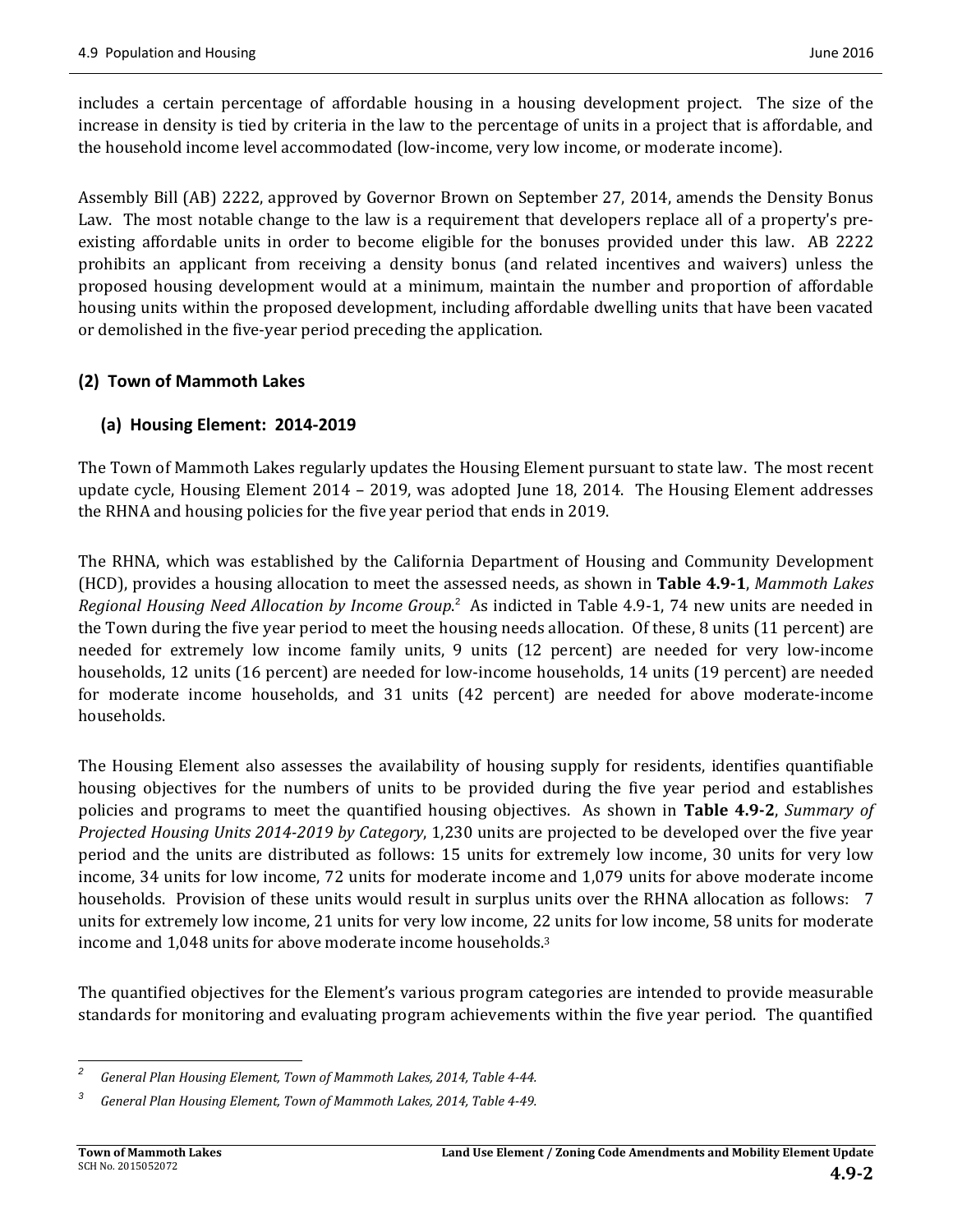#### **Table 4.9‐1**

#### **Mammoth Lakes Regional Housing Need Allocation by Income Group**

|                            | Current Allocation 2014 to 2019 <sup>a</sup> |         |  |  |
|----------------------------|----------------------------------------------|---------|--|--|
| <b>Income Group</b>        | <b>Number</b>                                | Percent |  |  |
| Extremely Low <sup>a</sup> | 8                                            | 11%     |  |  |
| Very Low <sup>a</sup>      | 9                                            | 12%     |  |  |
| Low                        | 12                                           | 16%     |  |  |
| Moderate                   | 14                                           | 19%     |  |  |
| Above Moderate             | 31                                           | 42%     |  |  |
| <b>Total</b>               | 74                                           | 100%    |  |  |

<sup>a</sup> Mammoth Lakes estimate presumes 50 percent of the 17 (8) very low-income households qualify as extremely low-income *households*

Source: General Plan Housing Element, Town of Mammoth Lakes, 2014, Table 4-44, based on data reported for 2013.

#### **Table 4.9‐2**

#### **Summary of Projected Housing Units 2014‐2019 by Category**

| <b>Site or Project Name</b>                                                                              | <b>Extremely</b><br>Low | Very<br>Low | Low      | Moderate | Above<br>Moderate |
|----------------------------------------------------------------------------------------------------------|-------------------------|-------------|----------|----------|-------------------|
| Total Estimated Housing Units: Housing Sites Subject to<br>Approved Permits or Plans, large RMF -1 sites | 15                      | 30          | 34       | 72       | 96                |
| Total Estimated Housing Units: Vacant Residential Land                                                   | $\theta$                | $\theta$    | $\theta$ | $\theta$ | 983               |
| <b>Projected Housing Total</b>                                                                           | 15                      | 30          | 34       | 72       | 1,079             |
| Net Remaining RHNA (from Table 4.9-1)                                                                    | 8                       | 9           | 12       | 14       | 31                |
| <b>Surplus of Projected Balance of Housing Units over RHNA</b><br><b>Allocation</b>                      | 7                       | 21          | 22       | 58       | 1,048             |

Source: General Plan Housing Element, Town of Mammoth Lakes Economic Community and Development Department, Table 4-49, *2014*

**objectives are shown in Table 4.9-3**, *Quantified Objectives* 2014-2019.<sup>4</sup> The quantifiable objectives for the five-year time period include the provision of the 74 units to meet the RHNA, the construction of 247 new units, 45 homebuyer assistance units, 15 housing rehabilitation units, and the preservation of 435 affordable units (288 deed-restricted units and 147 mobile homes).

 *4 General Plan Housing Element, Town of Mammoth Lakes, 2014, Table 5‐52.*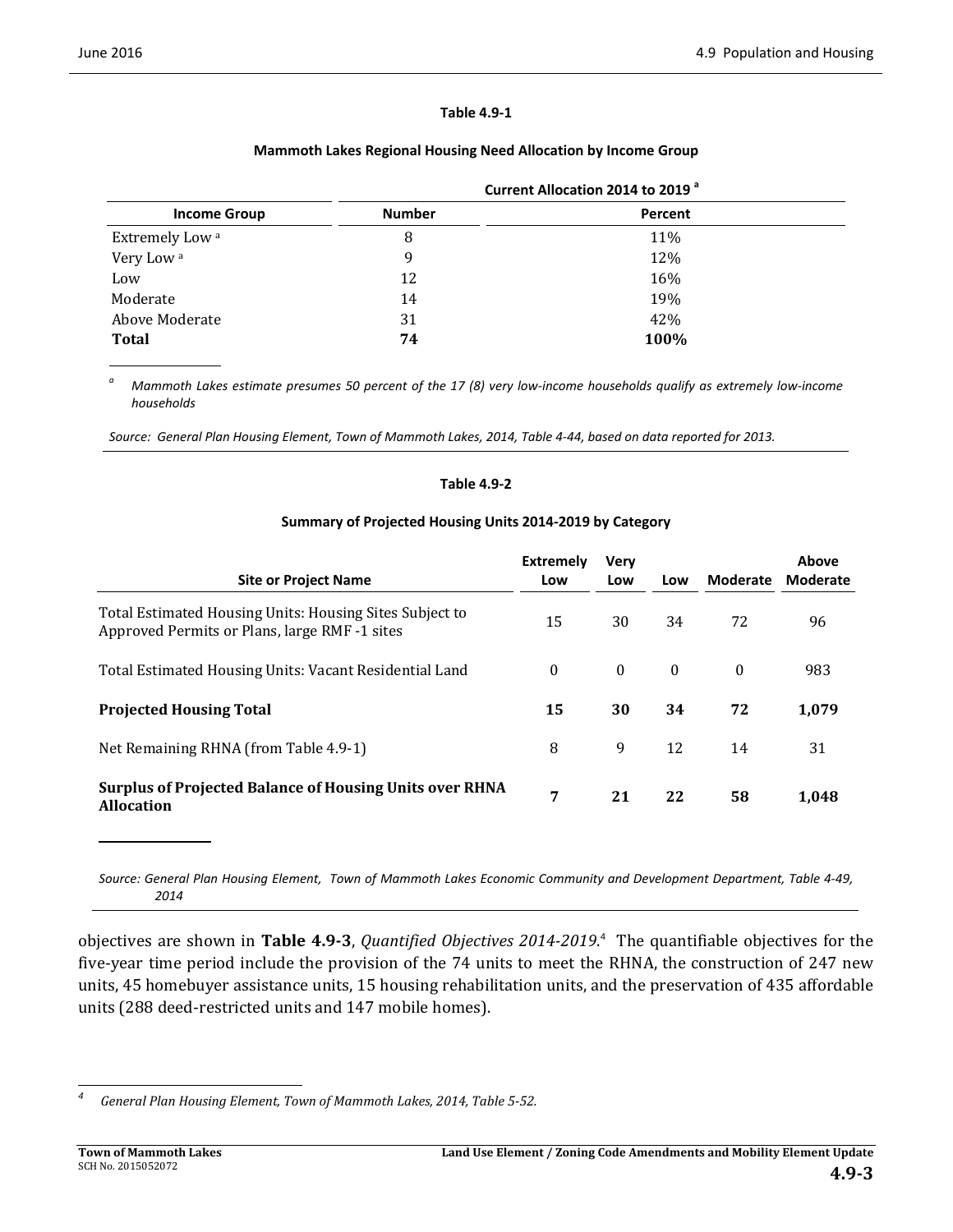#### **Table 4.9‐3**

#### **Quantified Objectives 2014‐2019**

|                      |                                            |                                         |                         |                                                      | <b>Preserve Affordable</b><br><b>Units</b>       |                                     |
|----------------------|--------------------------------------------|-----------------------------------------|-------------------------|------------------------------------------------------|--------------------------------------------------|-------------------------------------|
| <b>Income Level</b>  | Accommodate<br>Regional Share <sup>a</sup> | <b>New</b><br>Construction <sup>b</sup> | Homebuyer<br>Assistance | <b>Housing</b><br><b>Rehabilitation</b> <sup>c</sup> | Deed-<br><b>Restricted</b><br>Units <sup>d</sup> | <b>Mobile</b><br>Homes <sup>e</sup> |
| <b>Extremely Low</b> | 9                                          | 15                                      | 0                       | 5                                                    | 0                                                |                                     |
| Very Low             | 8                                          | 30                                      | 0                       | 5                                                    | 22                                               |                                     |
| Low                  | 12                                         | 34                                      | 30                      | 5                                                    | 149                                              | 147                                 |
| Moderate             | 14                                         | 72                                      | 15                      | 0                                                    | 32                                               |                                     |
| Above Moderate       | 31                                         | 96                                      | 0                       | 0                                                    | 63                                               |                                     |
| <b>Total</b>         | 74                                         | 247                                     | 45                      | 15                                                   | 288                                              | 147                                 |

<sup>a</sup> This quantified objective is per the Regional Housing Needs Assessment target.<br>
<sup>b</sup> This quantified objective covers the period 2014-2019, consistent with Table 4-45 of the Housing Element.<br>
<sup>c</sup> This figure is conserv *to deed‐restricted units since 2010. <sup>e</sup> HCD Table 1.a. (DOF, 2010).*

*Source: Town of Mammoth Lakes General Plan Housing Element, Table 5‐52, 2014.*

In general, the policies contained in the Housing Element are intended to support and encourage the provision of sufficient land to meet housing needs and to promote fair housing practices and standards. The policies address specific housing goals and include program actions to bring the policies to fruition. They address a number of issues pertaining to both the amount of housing available and the characteristics of the units and populations served.

### **(b) Affordable and Workforce Housing Regulations**

The Town Council first adopted affordable housing regulations on October 4, 2000. The ordinance has been revised several times to better regulate the provision of affordable units. The most recent revision, Ordinance Number 15–03, was adopted and enacted on June 3, 2015. The purpose of the regulations is to encourage availability of affordable and workforce housing and to mitigate the impacts of market rate residential and non-residential development on the need for workforce housing while implementing provisions of the General Plan and Housing Element.

The regulations require that developers support the provision of affordable housing by one or more of five means: payment of mitigation fees, on-site provision of affordable housing units, off-site provision of affordable housing units, conveyance of land and/or provision of an Alternate Housing Mitigation Plan. The schedule of mitigation fees is updated periodically under separate ordinance with the most recent rate schedule having been approved on July 1, 2015.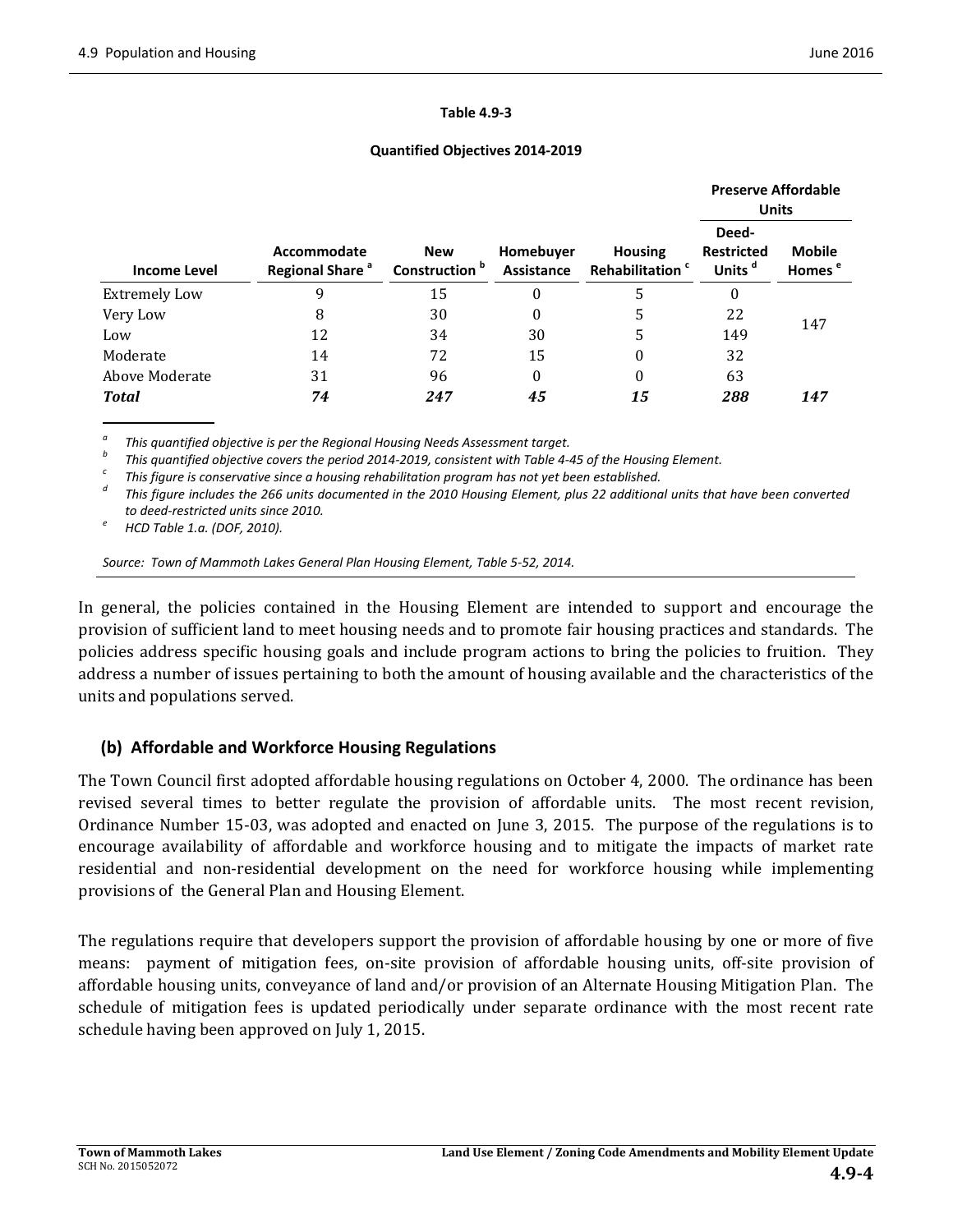#### **(c) Affordable Housing Density Bonuses and Incentives**

Section 17.140 of the Zoning Code implements at the local level the state's Density Bonus Law (Section 65915, et.seq.), as described above. The density bonus allows developers to increase development density over the otherwise maximum allowable residential density under the applicable zone and designation of the Land Use Element of the General Plan. The size of the increase in density is tied by criteria in the state law, as incorporated in the zoning code, to the percentage of units in a project that is affordable, and the household income level (low-income, very low income, or moderate income). Code Section 17.140 also includes other incentives or concessions including reductions in development standards, use of mixed-use zoning where not otherwise allowed, regulatory incentives, and direct financial contribution granted by the Council subject to provisions of the ordinance.

General Plan Policy L.2.D states that "For all housing development projects where all units are deed restricted for workforce housing, a density bonus may be granted in addition to any bonus granted pursuant to the State Density Bonus Law up to a combined bonus of twice the density identified for the designation in which the project is located." Following this, Zoning Code Section 17.140.030.B, allows for the Town to grant density bonuses of up to twice the density of the zoning district's permitted density. The density increase is not specified and is dependent on the qualifications of the proposed project.

### **(d) Transient Occupancy Tax**

The Transient Occupancy Tax (TOT) is an essential component of the Town's funding mechanisms and makes up approximately 60 percent of the Town's General Fund, providing for services such as snow removal, recreational programming, and road maintenance. The TOT is a 13 percent tax that is charged "for the privilege of occupancy of any transient occupancy facility."

The Town has in the past made a commitment to apply one percent of the TOT revenues towards the development of workforce and affordable housing within in the Town. However, the amount committed to workforce housing has been reduced over the past few years, and currently approximately 62 percent of the one percent is being dedicated to workforce housing. These monies are principally dedicated to funding the work and programs of Mammoth Lakes Housing, Inc. (MLH). The Town and MLH have used these funds to successfully leverage a significant amount of additional Federal and State grant funds to construct and acquire affordable housing units and to provide down payment assistance to qualifying households.<sup>5</sup>

#### **(e) Reasonable Accommodation Ordinance**

Chapter 17.80, Reasonable Accommodation, of the Municipal Code regulates housing for persons with disabilities. Per Section 17.80, et.sec, the Director may grant a deviation from the development standards of the Zoning Code to accomplish a reasonable accommodation of the needs of a disabled person after the following findings are made:

 *5* AECOM, Affordable Workforce Housing Fee Nexus Study and Fee Recommendation, prepared for Town of Mammoth Lakes, June 5, *2015 (revised June 23, 2015), page 12.*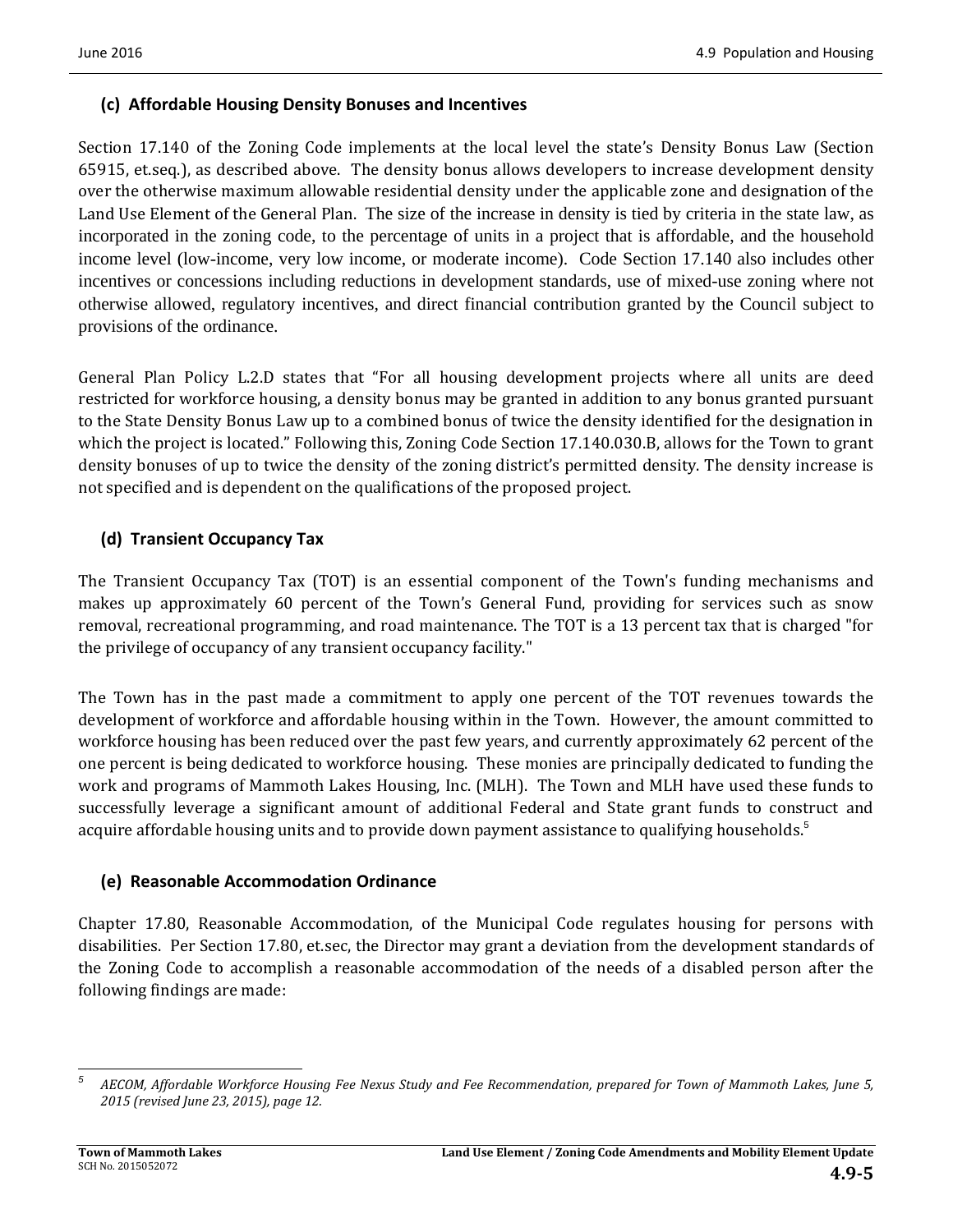- A. That the housing that is the subject of the request for reasonable accommodation is for a person or people with a disability;
- B. That the reasonable accommodation is necessary to make specific housing available in compliance with federal and state fair housing laws;
- C. That the request will not impose an undue financial or administrative burden on the Town;
- D. The request will not result in a fundamental alteration in this Zoning Code and/or procedures of the Town; and
- E. The reasonable accommodation is the minimum departure from the requirements of this Zoning Code necessary, consistent with Subsections A and B, above.

## **b. Existing Conditions**

### **(1) Population**

Population estimates for the Town are shown in **Table 4.9‐4**, *Resident Population in Mammoth Lakes between* 1990 and 2015. Based on the 2010 Census, the resident population of the Town was 8,234, which represents approximately 58 percent of the 14,202 residents in Mono County. The Town experienced a resident population increase of approximately 72 percent during the 20 year period between 1990 and 2010 (i.e. 3.6 percent/year) and over 16 percent in the previous 10 years (i.e. 1.6 percent/year). This population increase between 2000 and 2010, exceeded the rate of growth in the State of California as a whole, which experienced a population increase of approximately 10 percent over the same period.<sup>6</sup>

The permanent population on January 1, 2015 was  $8,410$  as determined by the California Department of Finance. This increase of 176 residents between 2010 and 2015 represents a 2.13 percent increase in five years, or 0.53 percent per year. According to the same source, the Mono County population increased from 14,202 in 2010 to 14,695 in 2015. This was an increase of 493 people, or 3.5 percent in five years, or 0.88 percent per year. The Town comprised 57.98 percent of the County population in 2010 and 57.23 percent in 2015.<sup>7</sup>

Because of its large visitor and seasonal populations, the Town has historically used a measure known as People At One Time (PAOT) for estimating Town population, based upon the visitor, seasonal and permanent town residents. The total 2015 population inclusive of the three populations is estimated to be 34,381 people based on the Town Buildout Projections, as described in Chapter 2, Project Description.<sup>8</sup> This estimate approximates the 34,265 people given as the 2004 population estimate in the 2007 General Plan Update EIR.

 *6* California Department of Finance, Demographic Research Unit, E-8, City/County/State Population and Housing Estimates, 4/1/2000 *to 4/1/2010. 4/1/2000 population = 33,873,086. 4/1/2010 population = 37,253,956.*

*<sup>7</sup>* California Department of Finance, Demographic Research Unit, Table 2: E-4 Population Estimates for Cities, Counties, and State.

*<sup>8</sup>* The existing unit count in the Town Buildout Projections is 9,908 units. Using an average of 3.47 people per units that equates to a *population of 34,381 people.*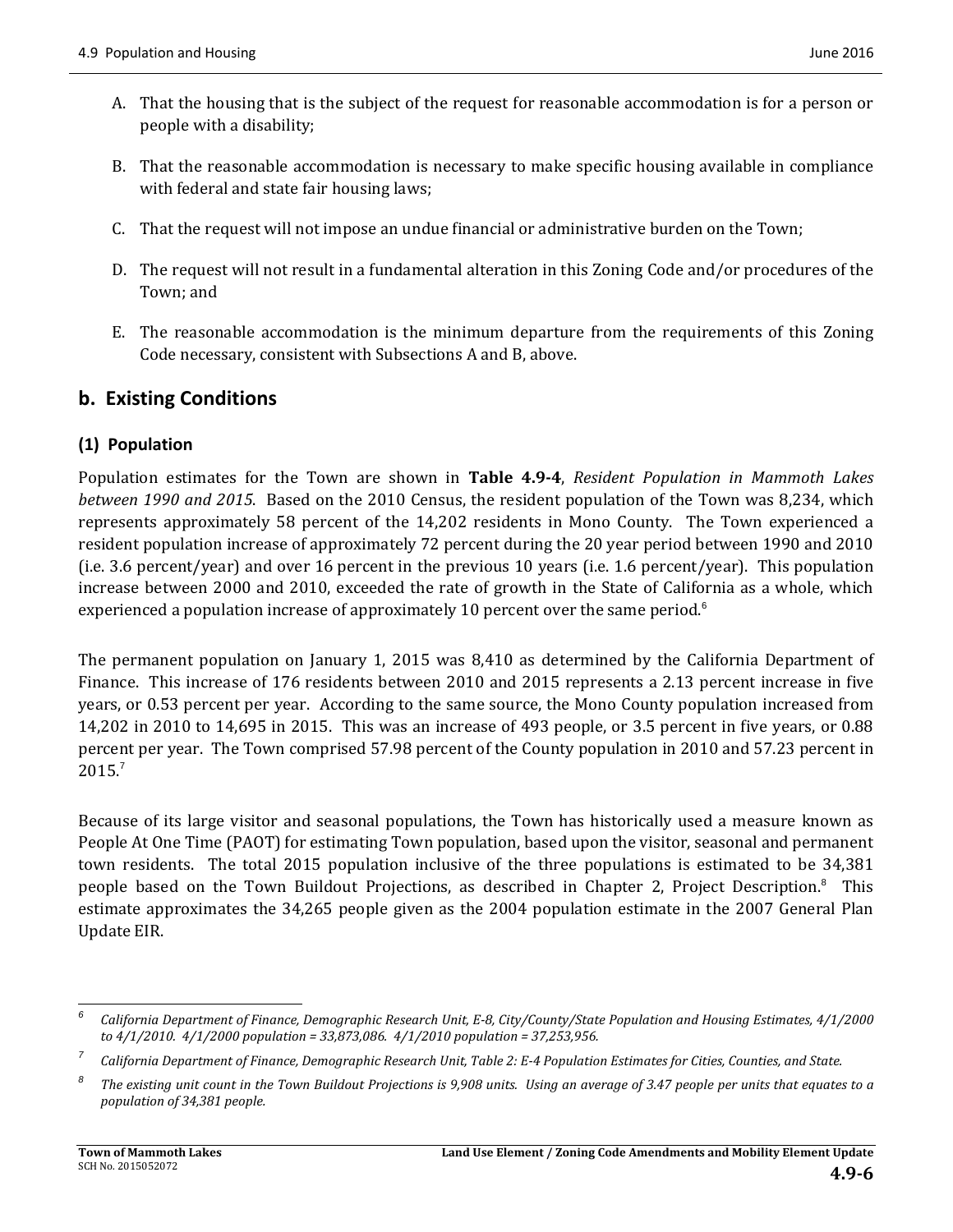|  | <b>Table 4.9-4</b> |
|--|--------------------|
|  |                    |

| Resident Population in Mammoth Lakes between 1990 and 2015 |  |
|------------------------------------------------------------|--|
|------------------------------------------------------------|--|

| Year | <b>Population</b> |
|------|-------------------|
|      |                   |
| 1990 | 4,785             |
| 2000 | 7,094             |
| 2010 | 8.234             |
| 2015 | 8,410             |
|      |                   |
|      |                   |

### **(2) Demographics**

According to the 2010 Census, the majority of the Town's population (approximately 59.4 percent) was between the ages of 20 and 54. The segment of the population between the ages of 25 to 29 made up the largest portion (11.5 percent) of the population. Based on the 2010 Census, the ethnic makeup of the Town was approximately 80.7 percent White and 33.7 percent Hispanic (of any race). $9$ 

*Source: 1990 – 2010, U.S. Census. 2015, California Department of Finance.*

### **(3) Housing**

The 2010 Census reported a total of 9,626 housing units located in the Town. This represents an increase of 1,666 units, or approximately 20.9 percent more units than the 7,960 housing units reported in 2000. The increase in housing between 2000 and 2010 represents an increase of 2.09 percent per year. As reflected in the Town Buildout Projections prepared for this project, the estimated number of units in the Town in 2015 is  $9,908$  units, 282 units more than reflected in the 2010 census data.<sup>10</sup> Of the  $9,908$  estimated units, 785 units (7.9 percent) are currently located in the C1 and C-2 land use designations.

Due to the large supply of visitor dwelling units available in the Town, recorded vacancy rates are high. The 2010 Census identified approximately 6,397, or approximately 66.5 percent, of the 9,626 housing units as vacant and 3,229 units, approximately 33.5 percent, as occupied. Of the 3,229 occupied units, owneroccupied units included 1,502 units or 46.5 percent of the total with the remaining 1,727 units (53.5) percent) renter-occupied. Homeowner vacancy rate amongst the homeowner identified units was 3.4 percent and rental vacancy for the units identified as rental units was 33.6 percent. By comparison, the 2010 Census showed that the entire state of California had a vacancy rate of 8.1 percent.

The high vacancy rates for the Town as a whole reflect the resort nature of the Town, and the fact that vacant seasonal, recreational or occasional use units account for  $4,981$  units, or 51.7 of the total  $9,626$  units; and approximately 77.9 percent of the 6,397 vacant units. The remaining 1,416 vacant units consist of 54 forsale units, 1,016 for-rent units, as well as 346 other units that may not be on the market.

<sup>&</sup>lt;u> 1989 - Johann Stein, fransk politik (d. 1989)</u> *9* The Census takes separate counts for race and Hispanic/Latino ethnicity. One can respond as Hispanic and white or other race, *separately. Therefore, the total shown here is greater than 100 percent.*

 $10$  Based on the proposed buildout methodology, the number of units reflects dwelling units and lodging. The lodging is calculated as *two rooms equals one residential unit.*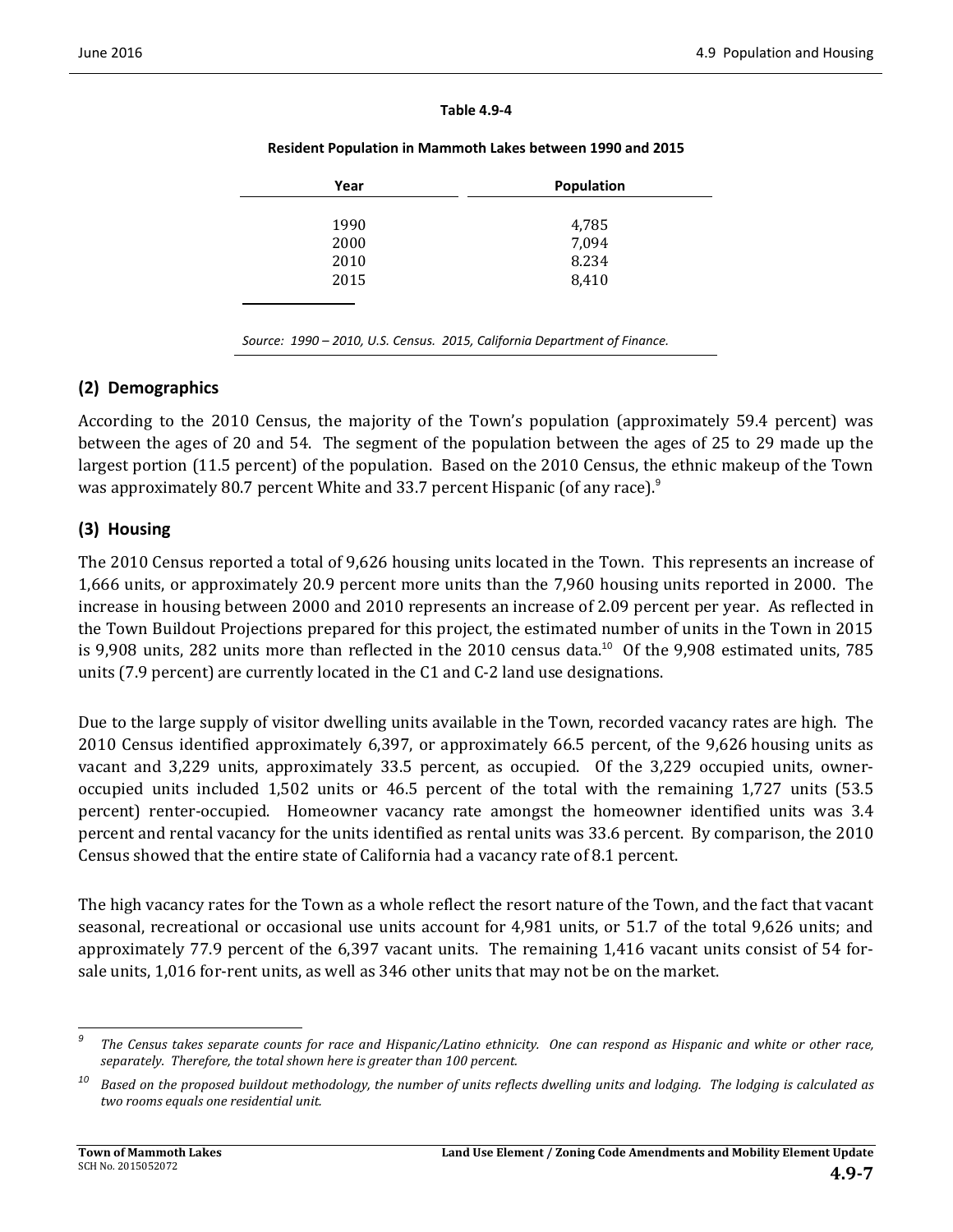The 2010 Census data regarding the Town's permanent residential units shows that the number of persons per household in the Town for the 3,229 total occupied units was 2.31 for owner-occupied units and 2.67 for renter-occupied units. The buildout projections in this analysis use an overall household size of 3.47 persons per household, which combines the household size for permanent population with the household size for visitor and seasonal populations.

### **(4) Employment**

According to the State of California Employment Development Department, Labor Market Division (EDD), the civilian labor force in Mono County in June 2015 was 7,560 persons. An estimated 520 persons were unemployed resulting in an unemployment rate of approximately 6.9 percent. As of June 2015, the labor force in the Town was estimated to be  $4,740$  persons, which accounted for approximately 63 percent of Mono County's total. The unemployment rate for the Town was 6.1 percent. It is important to note that this data has not been seasonally adjusted.

Most jobs in the Town depend directly or indirectly on tourism and recreation. According to the Census Bureau's American Community Survey for 2014, the largest employment sectors included the following: arts, entertainment, recreation, and accommodation and food services industries (34.0 percent of the workforce); educational, health, and social services (17.8 percent of the work force); finance, insurance, real estate, and rental and leasing (10.4 percent of the workforce); and retail (9.2 percent of the workforce). The remainder of the workforce was employed in a variety of smaller employment sectors.

According to the American Community Survey, 2014, per capita income was \$27,170. The median family income was \$68,750 and the mean family income was \$79,946.

# **2. METHODOLOGY AND THRESHOLDS**

### **a. Methodology**

The analysis of Population, Housing and Employment assesses the Land Use Element/Zoning Code Amendments and the extent to which associated changes in permitted development could affect the total amount of growth occurring in the future. The amount of additional development that might occur is reviewed in regard to its effects on development density, population capacity versus the growth assumptions in the 2007 General Plan and ability to monitor growth, available capacity to accommodate future growth, and impacts on housing stock in light of the provisions of the Town of Mammoth Lakes Housing Element.

The increase in the amount of development associated with the Land Use Element/Zoning Code Amendments is based on a FAR Analysis that is summarized in Table 2-3 of Chapter 2, Project Description, of this EIR. Historically, the Town has used a PAOT approach given the seasonal fluctuations and the tourist base. However, as part of this project the Town is revising the methodology for determining buildout and is moving to a blended number for persons per unit (i.e. seasonal, permanent, and visitor populations are not separated for the purposes of calculating buildout). Therefore, the increase in development is converted to population by multiplying the total number of units at buildout by an average unit density of 3.47 persons per unit. The 3.47 persons per unit is consistent with the data used for preparation of the 2007 General Plan and takes into account densities associated with seasonal, permanent and visitor populations. (Hotel rooms and 1-bedroom units are treated as one-half of a unit.)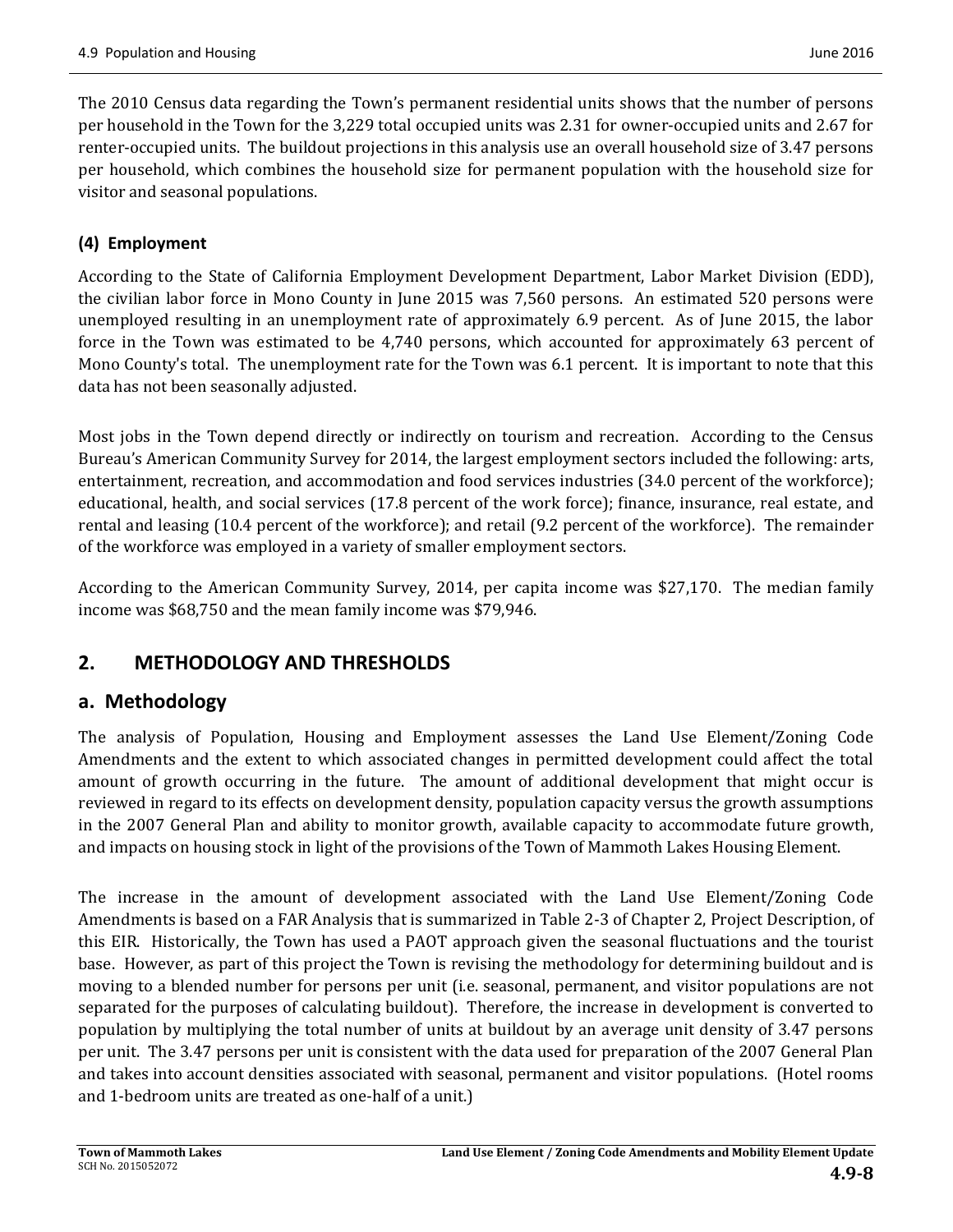The existing and projected housing and population numbers are taken from the Town Buildout Projections, as referred to in Chapter 2.0, Project Description The information regarding existing total population (inclusive of seasonal, permanent and visitor populations) reflects an estimated total 2015 population.

There are three analyses presented below. The first identifies the potential increase in population and responses to potential impacts on the environment with use of the Project Impact Evaluation Criteria (PIEC) for monitoring development impacts rather than the PAOT cap of 52,000 people that is contained in Policy L.1.A. This analysis includes a comparison of the population increase in the C-1 and C-2 areas when calculated by the proposed methodology incorporated into the proposed Town Buildout Projections Table as compared to the methodology used in the 2007 General Plan Update EIR. The second analysis provides a comparison of the potential Town population under buildout conditions to the growth anticipated in current population projections. The third analysis addresses the potential effects of the Project on the availability of housing stock. The evaluation addresses the nature of housing provision in the future and consistency of the Project with the General Plan Housing Element and other Town ordinances regarding the provision of housing. 

# **b. Thresholds**

For purposes of this EIR, the Town has utilized the checklist questions in Appendix G of the *CEOA Guidelines* as thresholds of significance to determine whether the Land Use Element/Zoning Code Amendments would have a significant environmental impact due to changes in population and housing. As stated in Section 15002, General Concepts, of the CEQA Guidelines, a basic purpose of CEQA is to inform decision makers and the public about the potential, significant environmental effects of a proposed activity. Thus, evaluations focus on the potential changes or impacts on the physical environment. Based on Appendix G, the following thresholds of significance are used in this section. The project would result in a significant impact if the project would:

- **PH-1** Induce substantial population growth in an area, either directly (for example, by proposing new homes and businesses) or indirectly (for example, through extension of roads or other infrastructure) in a manner that would exceed the ability to provide infrastructure and services;
- **PH-2** Displace substantial numbers of existing housing, or substantial numbers of people necessitating the construction of replacement housing elsewhere.

# **c. Applicable Goals/Policies and Adopted Mitigation Measures**

There are no mitigation measures from the Mitigation Monitoring and Reporting Program from the EIR for the General Plan Update or the Trails Master Plan EIR relative to population and housing. With regard to applicable goals and policies in the Town's General Plan, the Housing Element contains the following policies that are relevant to the Land Use Element/Zoning Code Amendments regarding development in the commercial districts: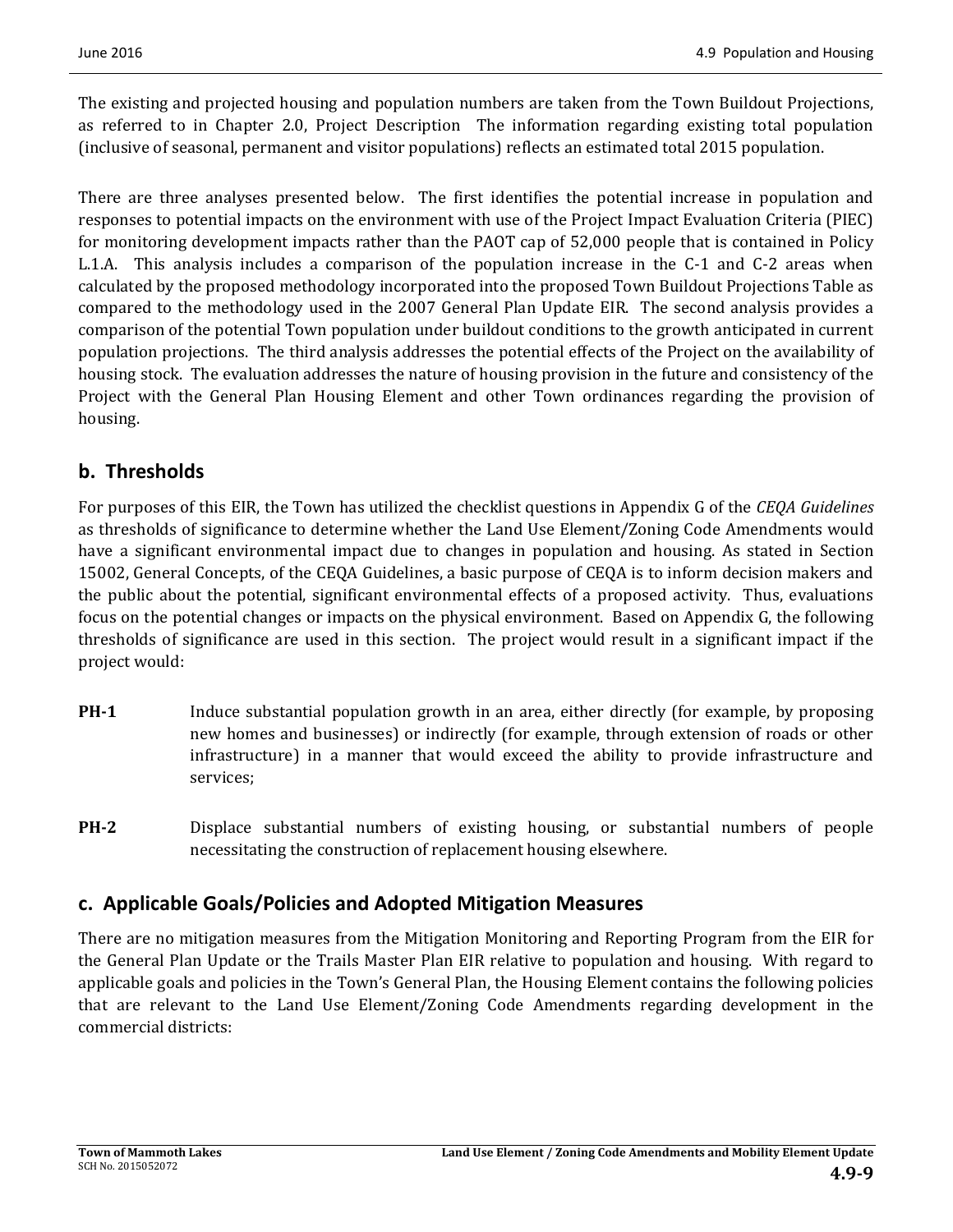- **Policy H.1.A:** Provide for a sufficient amount of land designated at appropriate residential and mixed use densities to accommodate the Town's share of the regional need for affordable housing, including land to accommodate extremely-low, very-low, low- and moderate income housing.
- **Policy H.1.B:** Allow housing development as part of infill and mixed-use development within commercial zoning districts.

# **3. ENVIRONMENTAL IMPACTS**

**Threshold PH-1:** The Project would result in a significant impact if the project would induce substantial population growth in an area, either directly (for example, by proposing new homes and businesses) or indirectly (for example, through extension of roads or other infrastructure) in a manner that would exceed the ability to provide infrastructure and services.

**Impact Statement PH‐1:** *The Land Use Element/Zoning Code Amendments would allow an increase in population density in the commercial districts compared with current regulations. The commercial* districts are envisioned as mixed-use areas and the increase in density would support the clustering of *uses in the downtown area. The potential increase in population would be approximately 3.8 percent greater than the Town buildout population anticipated in the 2007 General Plan and the increase in* capacity would be evaluated pursuant to PIEC and CEQA review. As reflected in other sections of the *Draft EIR, the 3.8 percent potential population increase associated with the Land Use Element/Zoning Code Amendments, with the exception of Air Quality, Parks and Recreation, and Transportation, would not cause an exceedance of capacity for providing infrastructure and services.* 

# **a. The General Plan as a Guide to Future Development**

The purpose of the 2007 General Plan is to provide for the orderly growth of the Town, define the limits to that growth and act as a mechanism to accommodate and control future growth. The proposed Land Use Element/Zoning Code Amendments would affect the potential amounts of population and housing that might occur in the Town two ways. First, the amendments would affect the amount of development density that could occur in the commercial districts in the future. Second, the amendments would revise Policy L.1.A., replacing the 52,000 PAOT limit as a planning tool with PIEC and/or environmental review. The shift from the 52,000 PAOT limit as a planning tool is consistent with the April 2009 Town Council adoption of the PAOT/Impact Assessment Policies, which included direction to "(s)hift from PAOT based project evaluation to impact-based evaluation and mitigation." PIEC includes, but is not limited to evaluations of air quality, including vehicle miles travelled (VMT); biological resources; cultural resources; geology and soils; hazards; hydrology; land use; noise; public services and utilities, including water demand; and transportation. An impacts-based approach is intended to help ensure that growth in the Town would not exceed the carrying capacity of infrastructure or other constraints, such as VMT and water supply, and that the potential for significant environmental impacts will be identified and mitigated to the extent feasible on a project-byproject basis.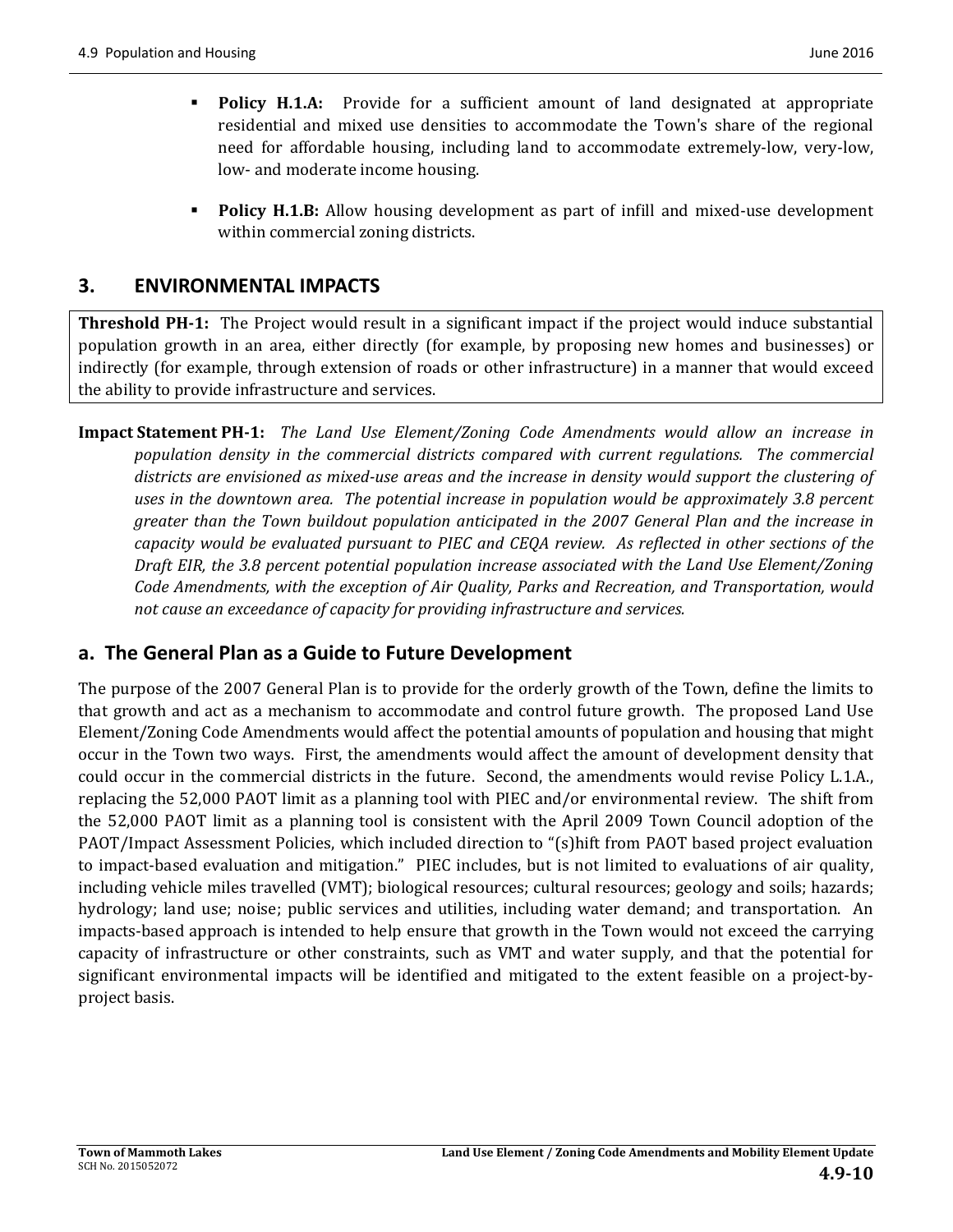# **b. Potential Changes in Population Capacity**

#### **(1) Impacts within the C‐1 and C‐2 Areas**

The proposed amendments to the C-1 and C-2 designations in the Land Use Element and to the Downtown (D), Old Mammoth Road (OMR), and Mixed Lodging Residential (MLR) districts in the Zoning Code would result in the removal of existing unit and room caps on the amount of development and would require a minimum of 0.75 FAR and allow a maximum of 2.0 FAR. Proposed amendments to the Land Use Element include the removal of the Community Benefits Incentive Zoning (CBIZ), consistent with previous Town Council actions. CBIZ allowed modifications to development standards, including an increase in density, for projects that specifically enhance the tourism, community, and environmental objectives of the Town within the C-1 and C-2 designations. In addition, the amendments would remove the use of Transfer Development Rights (TDR), which would allow the transfer of density from one property to another. The Town has determined that with the removal of the density cap and no limit on density within the commercial land use designations, CBIZ is no longer necessary to allow density increases.<sup>11</sup> The proposed amendments do not alter other development standards such as height, setback, stepback, snow storage, parking requirements, and other development and dimensional standards.

Removing the unit and room cap and using an FAR approach could result in an increase in development intensity within the commercial districts as outlined in Chapter 2, Project Description. Allowing the increased density within the commercial districts would result in clustering the population. The location of a greater number of people within the commercial, mixed use area would provide for a more vibrant downtown. The proximity of population to retail and service uses would encourage the use of alternative modes of transportation and park-once activity in the downtown area, ultimately reducing vehicle miles traveled. Such clustered development would support reductions in the per capita impacts of development. Such clustering of population tends to support increased levels of population with less per capita increase in environmental impacts. The clustering of development is considered a benefit of the Project.

The potential increase in the amount of development that could occur in the  $C-1$  and  $C-2$  designated areas with the removal of the unit and room cap and the change to the FAR-only approach would increase estimated potential development under the General Plan. The amount of the increase beyond the development otherwise occurring in the C-1 and C-2 areas could be up to 336 residential units; up to 467 hotel rooms; and approximately 152,533 square feet of commercial floor area.<sup>12</sup> The resulting increase in population that could be accommodated within these units beyond that otherwise occurring has been calculated using the Town's previous PAOT methodology and also using the current methodology used in the Town buildout projections.

The calculation based on the population assumptions used for the 2007 General Plan Update are shown in **Table 4.9‐5**, *Estimated Population Using Current Methodology (PAOT) ‐ Increment of Potential Population Increase Resulting from 2.0 FAR.* The calculation based on the new proposed buildout methodology is shown

<sup>&</sup>lt;u> 1989 - Johann Stein, fransk politik (d. 1989)</u> <sup>11</sup> In October 2014 Town Council adopted Resolution 14-61, which eliminated the CBIZ policy (TC Resolution 09-55).

 $12$  The increase of 467 hotel rooms compares the potential number of hotel rooms under the 2.0 FAR to the base of 40 rooms per acre and does not account for the increase in intensity that is allowed through CBIZ. Under current regulations, up to 80 rooms per acre are allowed with the provision of community benefits. Comparing the projected number of rooms using FAR only with 80 rooms per *acre would result in a reduction of 57 hotel rooms in the commercial districts.*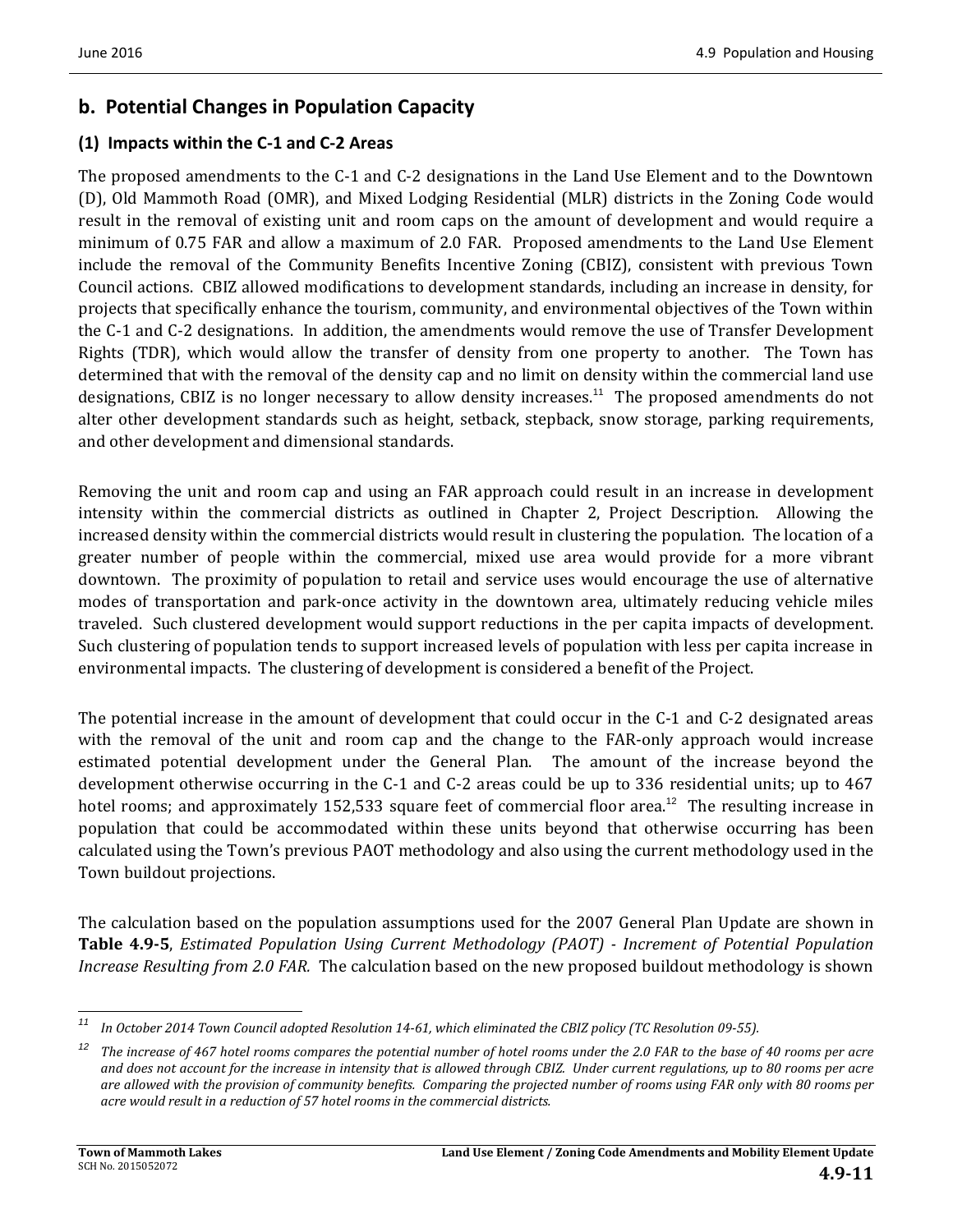in **Table 4.9‐6**, *Estimated Population Using Proposed Buildout Methodology‐ Increment of Potential Population Increase Resulting from 2.0 FAR.* 

**Table 4.9‐5**

#### **Estimated Population Using Current Methodology (PAOT) Increment of Potential Population Increase Resulting from 2.0 FAR**

|                                | <b>Amount</b> | <b>Units</b> | Factor           | <b>Potential Increase in</b><br><b>People At One Time</b> |
|--------------------------------|---------------|--------------|------------------|-----------------------------------------------------------|
| Residential Units <sup>a</sup> |               |              |                  |                                                           |
| Permanent                      | 252           | <b>Units</b> | 2.4 <sup>b</sup> | 605                                                       |
| Transient                      | 84            | Units        | 4                | 336                                                       |
| Hotel                          | 234           | Rooms        | 4c               | <u>936</u>                                                |
| Total                          |               |              |                  | 1,877 PAOT                                                |

<sup>a</sup> For purposes of this analysis an assumption of 75 percent permanent and 25 percent transient was used for the multifamily residential units based on the proportions by Traffic Analysis Zone (TAZ) in the Traffic Model.<br><sup>b</sup> A factor of 2.4 was used based on the rate used in the 2007 General Plan.<br><sup>c</sup> The 234 hotel "units" represents 467

*and 1‐bedroom units are considered one‐half of a unit for calculating density.* 

*Source: ESA PCR, 2016*

The maximum total population increase that could occur within the  $C-1$  and  $C-2$  designation when calculated using the current methodology (PAOT) would be  $1,877$  people. The calculation under the proposed methodology results in an additional population of 1,978 people. The current calculation is based on the proposed methodology that the Town considers to provide a more accurate reflection of the population estimates. The population projections using the current PAOT methodology and the proposed methodology result in generally similar projections.

### **(2) Town Population Implications**

This calculation, based on the same methodology used in the Town Buildout Projections, takes into account population in residential units as well as hotel rooms. "Residential units" may accommodate seasonal, permanent and visitor population. The calculation also assumes 100 percent occupancy rate. As such, the population provides an equivalent accounting to the calculations in the 2007 Plan that were based on residential and transient population and incorporated into the currently used PAOT amount.

The estimated current population for the Town, based on the data in the Town Buildout Projections, 34,381, which is approximately the same baseline population of 34,265 that was provided in the 2007 General Plan Update EIR. Likewise, the buildout population based on the maximum number of units that can be developed within the 2.0 FAR limit has been calculated. The number is conservative given that the full FAR may not be developed on many parcels due to development constraints (i.e., slope, compliance with other development standards, etc.). The total Townwide buildout population using this methodology, including the  $1,978$  people that could occur in the C-1 and C-2 areas with the 2.0 FAR, is estimated to be 53,980 people.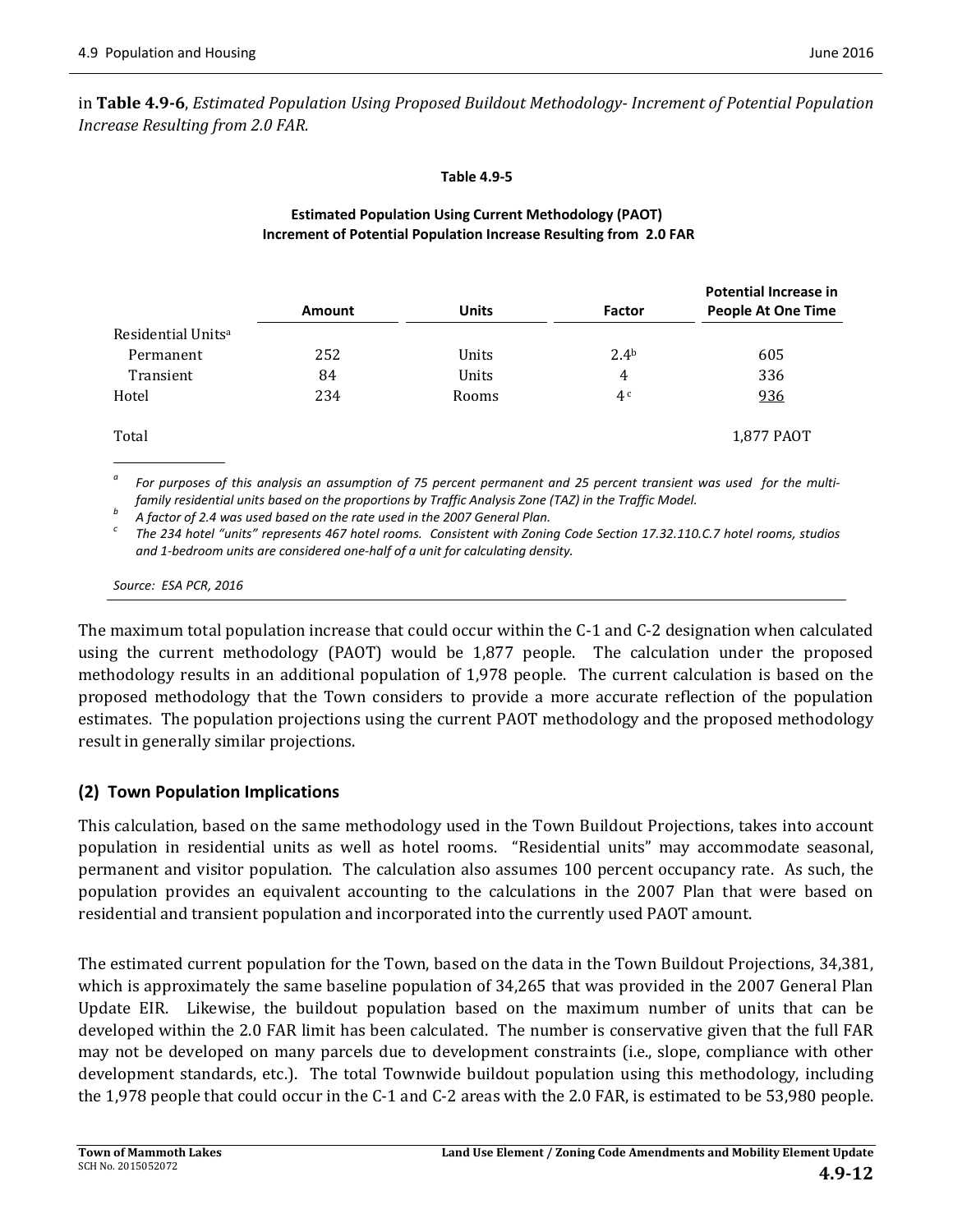|                                |               |       |                   | Potential increase in      |
|--------------------------------|---------------|-------|-------------------|----------------------------|
|                                | <b>Amount</b> | Units | Factor            | <b>Population Capacity</b> |
| Residential Units <sup>a</sup> | 336           | Units | 3.47 <sup>b</sup> | 1,166                      |
| Lodging                        | 234a          | Units | 3.47 <sup>b</sup> | 812                        |
| Total                          |               |       |                   | 1,978 People               |

#### **Estimated Population Using Proposed Buildout Methodology Increment of Potential Population Increase Resulting from 2.0 FAR**

**Table 4.9‐6**

 $^{\circ}$  The 234 hotel "units" represents 467 hotel rooms. Consistent with Zoning Code Section 17.32.110.C.7 hotel rooms, studios and 1-bedroom units are considered one-half of a unit for calculating density.<br>The household population estimate of 3.47 persons per unit is consistent with assumptions used in the 2007 General Plan.

*Source: ESA PCR, 2016*

This includes permanent residents, as well as seasonal and transient population. This estimate also assumes 100 percent occupancy of transient units (fractional units, time shares, rentals, and lodging).

The forecasts resulted in the projection that the total number of residents, visitors and workers on a winter weekend would grow to between 45,000 to 52,000 by the year 2025. Based on the land use projections and economic analysis, the General Plan created Policy L.1.A, which establishes a total peak population of permanent and seasonal residents and visitors at 52,000 people, However, as discussed in the Land Use Element, ultimately, the Plan's "...land use designations could result in a buildout population over 52,000 but less than 60,000 if all land were built to capacity." The discussion regarding buildout indicates the manner in which buildout would be limited to 52,000 people, which includes: district planning efforts; environmental analysis; market, economic and fiscal impacts; and evaluation of functional, aesthetics and design through the discretionary review process. Thus, environmental constraints that exist on a site, such as slope, economic considerations of a particular development or market forces exist that result in less development intensity than what would otherwise occur under the land use designations.

With the potential increase in population associated with the removal of the unit and room cap and change to FAR-only approach, the maximum estimated population that could occur could increase by 1,978 people. This level of increase coincides with the Town's most recent buildout estimate of 53,980; which is 1,980 people more (i.e. 3.8 percent) than the 52,000 maximum population included in Policy 1.L.A, that would be amended, replacing the PAOT cap with PIEC evaluation. As is currently the case, individual development projects would not in all cases achieve the maximum parcel entitlements due to site design constraints and market factors. Nonetheless, for purposes of this EIR, the maximum estimated population of 53,980 is used to ensure a worst case analysis under CEQA. The effects of the added population on the various environmental topics have been evaluated throughout this EIR. Refer in particular to Section 4.2 (Air Quality), Section 4.10, Public Services, and Section 4.11, Transportation and Traffic as with Project implementation significant and unavoidable impacts would occur in these issue areas.

As indicated, the General Plan buildout can generally be accommodated through available and planned capacity. If individual developments have a potential to result in significant impacts due to unique site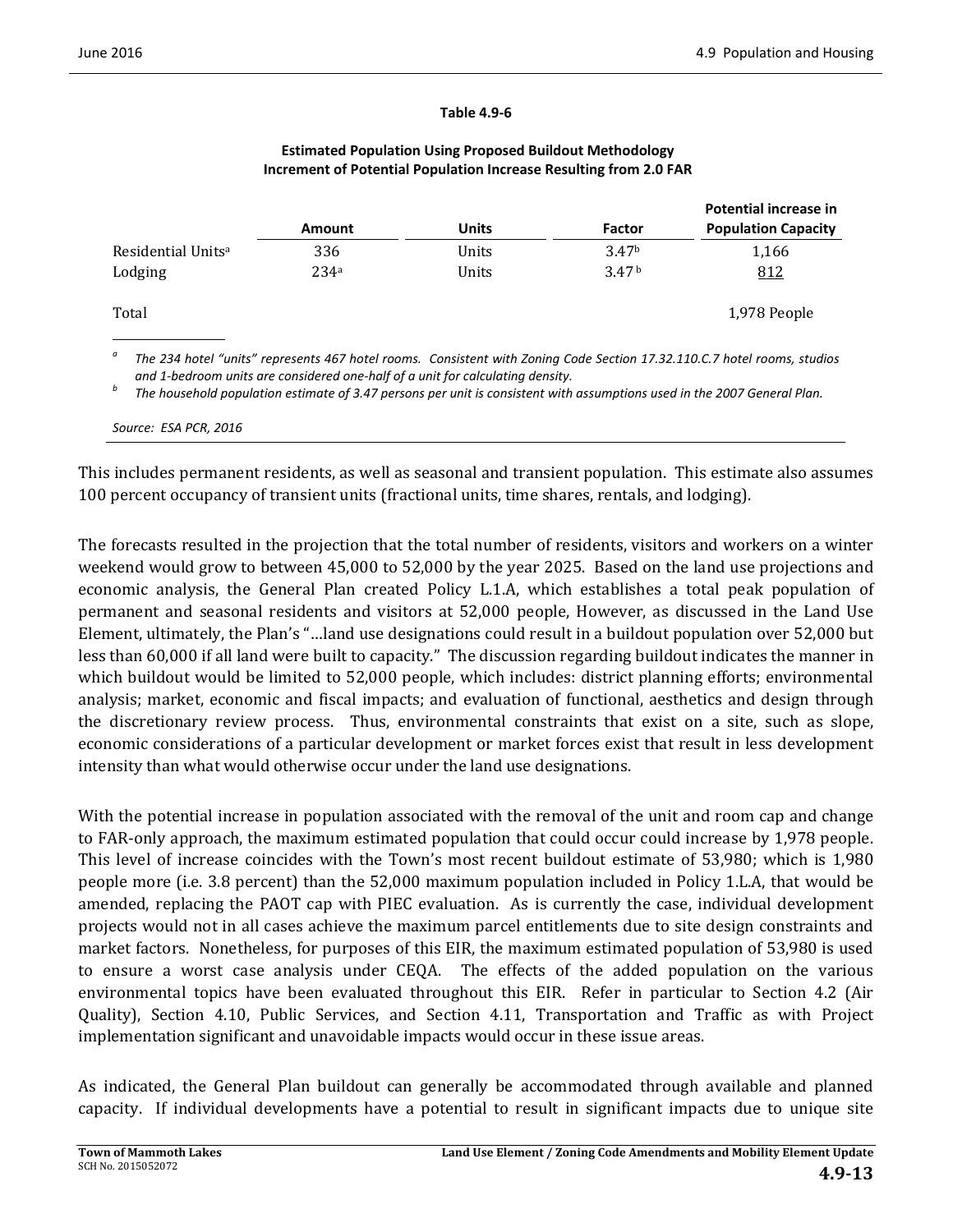circumstances, such impacts would be identified on a project‐by‐project basis through PIEC and CEQA review, mitigated as appropriate, and monitored against General Plan buildout assumptions.

#### **Expected Growth and Development Capacity**

The Land Use Element/Zoning Code Amendments are policy and regulatory changes and do not directly include proposed development projects. The potential increase in capacity within the  $C-1$  and  $C-2$  areas could result in added population within an area that currently could be developed, albeit at less density, subject to market forces. The proposed amendments that would add a potential increase in capacity would not directly cause new development, necessitate the use of the full site capacity, or cause development that would not otherwise occur due to market conditions. Therefore, the Land Use Element/Zoning Code Amendments would neither induce nor foster, that is, cause, this growth to occur.

Growth is instead dependent on demand for recreational and related opportunities which has its principal origins in other parts of California and the West, and the desire to relocate to the Town with its distinctive characteristics. As the California and Western regions grow, demand on the recreational potential in and around the Town of Mammoth Lakes would also be expected to continue to grow due to factors unrelated to the proposed amendments.

Current estimates of growth in the Town and the County reflect fairly low rates of growth.<sup>13</sup> As described in the Existing Conditions subsection above, the permanent population and number of total housing units (seasonal, permanent and visitor units) grew at rates of 1.6 percent and 2.09 percent, respectively, between 2000 and 2010. The California Department of Finance has projected that the population in Mono County would increase from 14,481 in 2015 to 15,705 in 2025, i.e. 1,224 or 8.45 percent  $(0.42$  percent per year).

Based on the Town's buildout projections the maximum buildout population increase over the existing population level is approximately  $19,600$  (53,980 -34,380) or 57 percent. This is the equivalent of 5.7 percent per year over the 10 year period ending in 2025 or the equivalent of 2.9 percent per year over the 20 year period ending in 2035. Therefore, the 2.9 percent increase in growth that could occur under the buildout conditions, the amount accounted for in the analysis of EIR impacts, is greater than the current growth rates of about 1.6 percent to 2.09 percent. Therefore, the estimated maximum buildout would be sufficient to accommodate currently projected growth over the time period addressed within the General Plan. 

#### **Mitigation Measures**

The proposed Land Use Element/Zoning Code Amendments would not induce substantial population growth either directly or indirectly. Therefore, no mitigation measures are necessary.

 

<sup>&</sup>lt;sup>13</sup> The estimate of current population based on the data in the Town Buildout Projections is 34,381 people, which is approximately the same as the 2004 population of 34,265 people that was estimated in the 2007 General Plan Update EIR.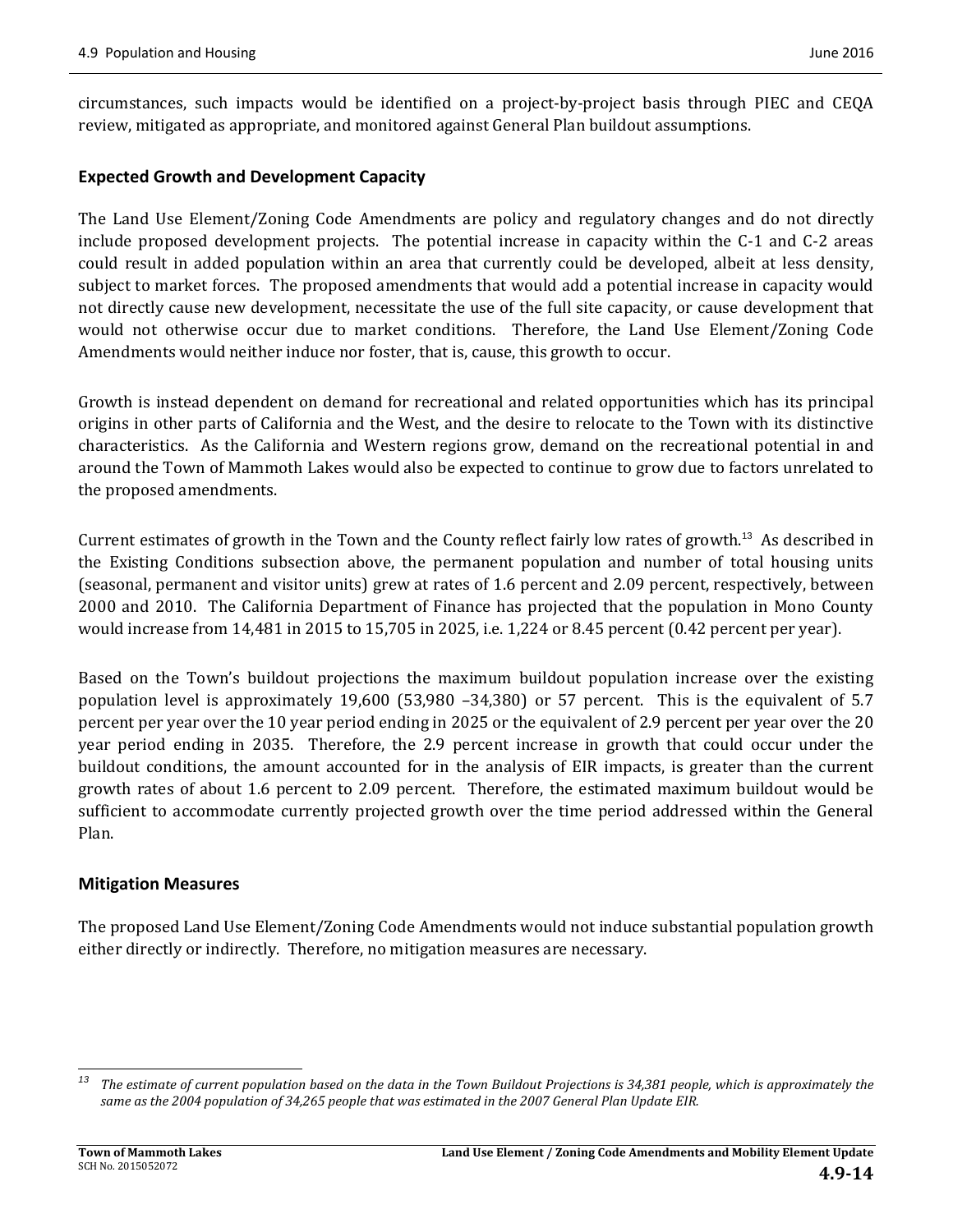**Threshold PH-2:** The project would have a significant impact if the project would displace substantial numbers of existing housing or substantial numbers of people, necessitating the construction of replacement housing elsewhere.

**Impact Statement PH‐2:** *The Land Use Element/Zoning Code Amendments would not cause the displacement of population or housing. The amendments would accommodate additional housing opportunities in support of the Housing Element, and would not alter or interfere with implementation of the Town's affordable housing provisions. Impacts would be less than significant.* 

The Land Use Element/Zoning Code Amendments would remove the density caps in the commercial districts but would not have effects on residentially zoned land in the Town nor alter the zoning in the residential areas of the Town. The Land Use Element/Zoning Code Amendments would not require removal of residential units, nor cause the displacement of residential units. Removal of housing units could occur however as a result of market forces.

The Town has a buildout capacity of 15,558 units inclusive of 9,908 existing units and 5,650 projected future units. Of the 5,650 projected units, 336 are residential units that could be provided within the additional development envelope created by the Land Use Element/Zoning Code Amendments.

The Housing Element includes information regarding the housing needs, quantifiable objectives and projected new units, as described in the Regulatory Framework discussion, above. The RHNA, as described in Housing Element Table 4-44 and reported in Table 4.9-1, above, reflects the number of housing units needed to meet the Town's housing needs pursuant to State Law. Housing Element Quantified Objectives, as presented in Housing Element Table 5-52 and reported in Table 4.9-3, above reflect the number of housing units required to achieve program objectives of the Housing Element that are inclusive of, but also exceed the requirements established in State Law. The Housing Element also presents the number of Projected Housing Units to be provided during the timeframe of the Plan in Table 4-49, as reported in Table 4.9-2, above. The quantified objectives include a number of categories, two of which (Accommodate Regional Share and New Construction) pertain to the development of new units. This information is summarized in the following Table 4.9-7, Comparison of Projected Housing Supply to Housing Needs and Objectives.

As indicated in the Table 4.9-6, the Town expects the new supply of housing units during the five year period to exceed both the RHNA needs and the quantified housing objectives. The supply is expected to meet the objectives for the four affordable classifications and exceed the objectives for the above moderate income level by 983 units. It is expected to exceed the RHNA amounts, 108 units versus 43 units, for the four affordable classifications (an increase of approximately 150 percent); and exceed the need for abovemoderate housing by 1,156 units. The projected housing would exceed the amount of housing established in the Objectives by 983 units, all of which would be in the "above moderate" category.

The supply of housing units is expected to occur within Residential Zones, with the exception of one housing site subject to an approved permit for 14 moderate-rate housing units that is located within the General Plan C-1 designation and Zoning Ordinance OMR designated area. The latter would not be affected by approval of the General Plan Land Use Element and Zoning Code Amendments; and the Project would not have an impact on development in residentially designated areas.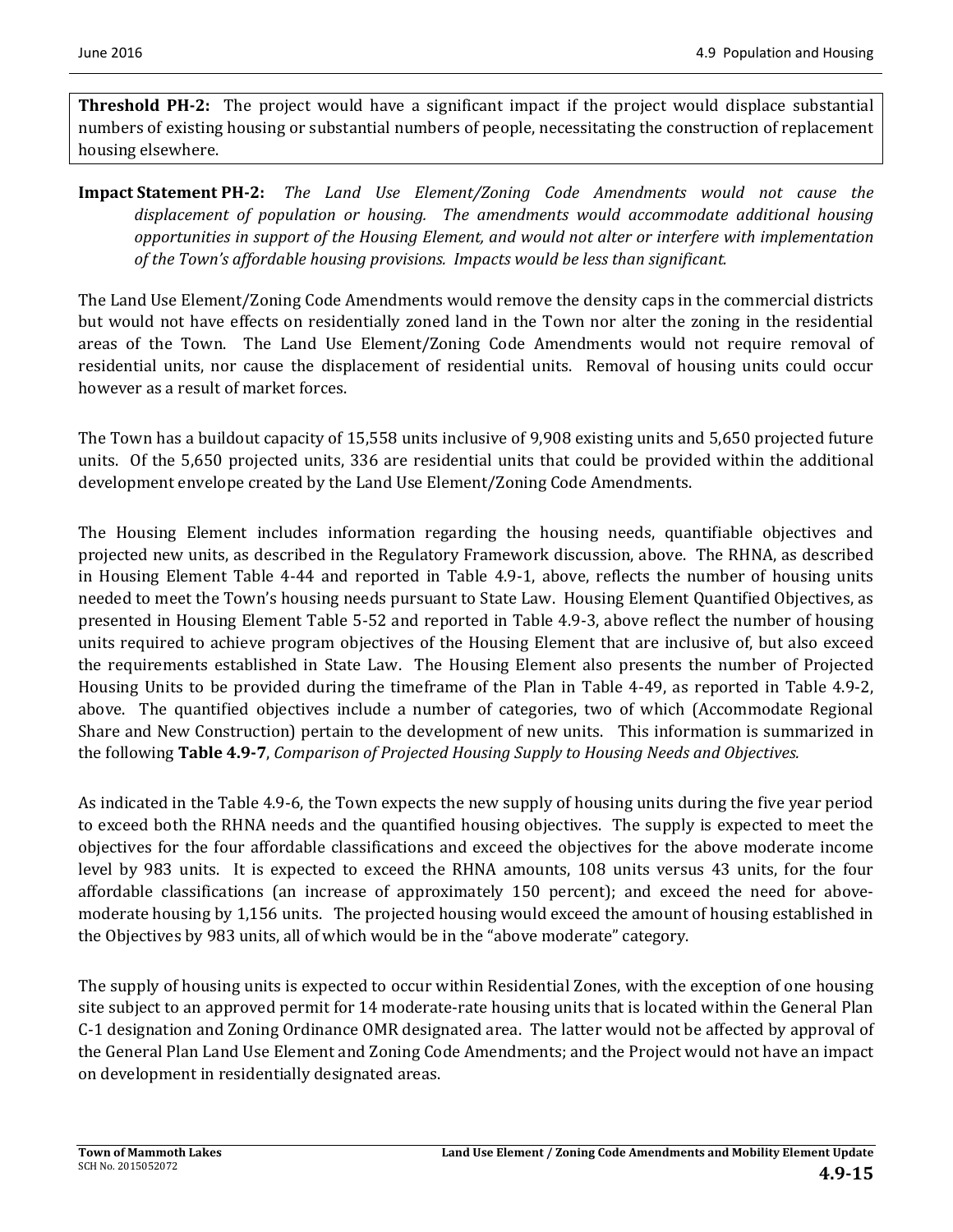The Project would not adversely affect the expected supply of housing for the Town, nor adversely affect the ability to meet the RHNA and Quantifiable Objectives of the Housing Element. The Project would support an increase in the potential supply of housing in commercial districts by an estimated 336 residential units. This would further support the Housing Element by increasing development options and flexibility. The

#### **Table 4.9‐7**

|                                                      | <b>Extremely</b> | <b>Very</b>  |                  |                  | Above           |              |
|------------------------------------------------------|------------------|--------------|------------------|------------------|-----------------|--------------|
|                                                      | Low              | Low          | Low              | <b>Moderate</b>  | <b>Moderate</b> | <b>Total</b> |
| <b>Demand</b>                                        |                  |              |                  |                  |                 |              |
| Per RHNA Assessment                                  | 8                | 9            | 12               | 14               | 31              | 74           |
| Per Housing Element Objectives -<br>New Construction | 15               | 30           | 34               | 72               | 96              | 247          |
| <b>Supply</b>                                        |                  |              |                  |                  |                 |              |
| Projected Development                                | 15               | 30           | 34               | 72               | 1.079           | 1,230        |
| <b>Excess (Demand - Supply)</b>                      |                  |              |                  |                  |                 |              |
| <b>Compared to RHNA Needs</b>                        | (7)              | (21)         | (22)             | (58)             | (1,048)         | (1, 156)     |
| -Compared to Quantified<br><b>Objectives</b>         | $\theta$         | $\mathbf{0}$ | $\boldsymbol{0}$ | $\boldsymbol{0}$ | (983)           | (983)        |

#### **Comparison of Projected Housing Supply to Housing Needs and Objectives**

*Source: Town of Mammoth Lakes General Plan Housing Element, 2014, Tables*

proposed amendments would not require removal of existing units. The expected buildout under the updated General Plan includes a buildout capacity inclusive of 5,650 new/projected units. Hence, the General Plan has sufficient capacity to accommodate housing needs into the foreseeable future.

The Town has implemented regulatory measures to help meet the housing needs of all population segments including incentives and support for the creation of affordable and special needs housing. These include such mechanisms as density bonuses (Section 17.140 of the Zoning Code, applicable to residential zones), affordable housing requirements (mitigation fees, on-site provision of affordable units, off-site provision of affordable units, conveyance of land for affordable houses and/or Alternate Housing Mitigation Plans, per Section 17.140 of the Zoning Code), and facilitation of special needs housing (Section 17.80, Reasonable Accommodation), of the Zoning Code. These regulations are consistent with and support Goals/Policies of the Housing Element, Chapter 5: Housing Program. The Town would continue to implement these regulations, consistent with the Policies and their related Actions of the Housing Element. The Project would not alter these zoning provisions, or the ability of the Town to implement them in the future. Therefore, the Land Use Element/Zoning Code Amendments would not adversely affect the provision of affordable or special needs housing.

The Project would particularly support Policy H.1.A.: "Provide for a sufficient amount of land designated at appropriate residential and mixed use densities to accommodate the Town's share of the regional need for affordable housing, including land to accommodate extremely-low, very-low, low- and moderate income